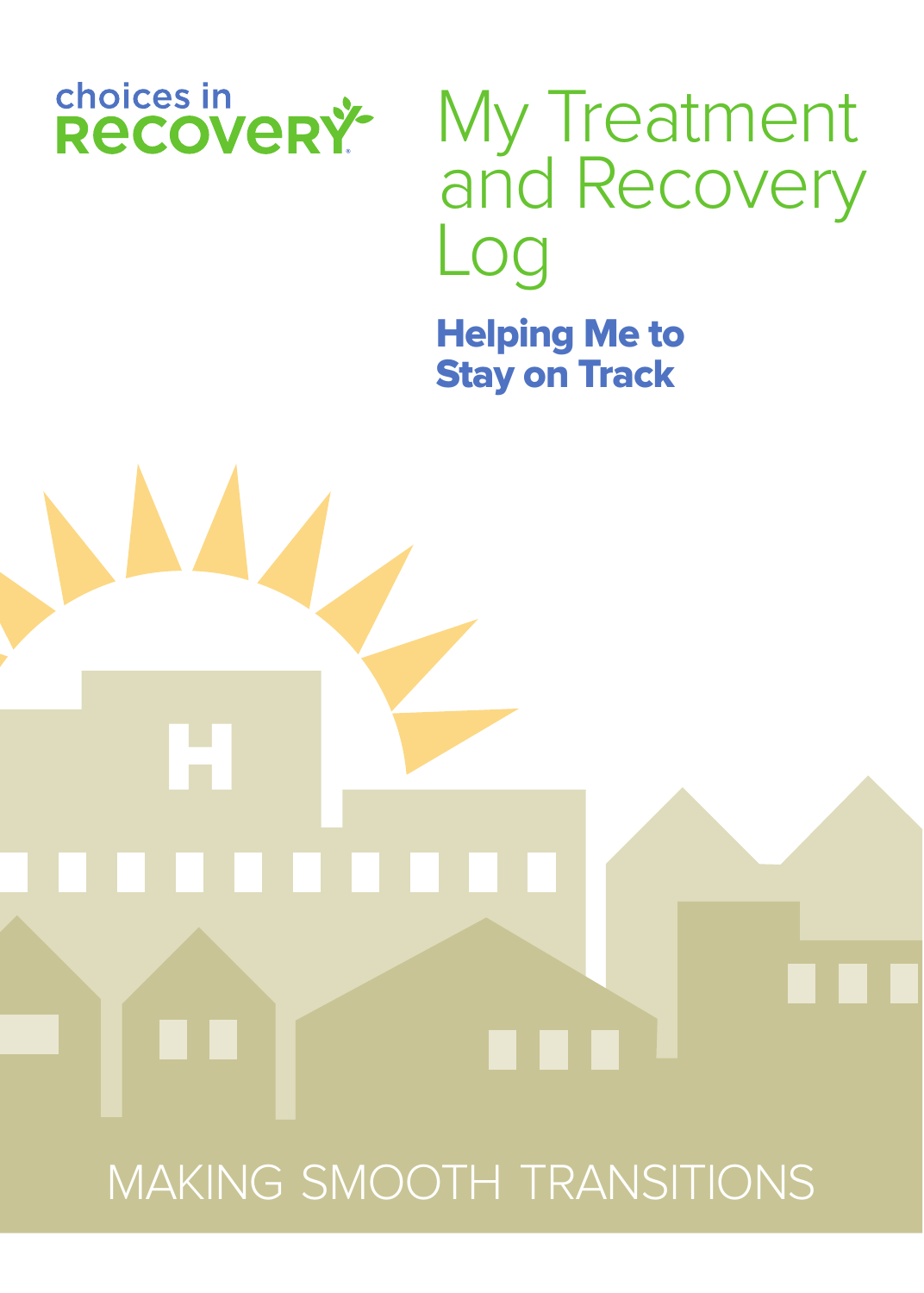## Welcome!

### Use this journal to write down your treatment and medication preferences and recovery history.

 $\blacksquare$  If you have any questions or think you may be experiencing a side effect, be sure to contact your doctor or your treatment team.

### Having this information in one place can help you:

- **n** Share information with your doctor and treatment team to make them aware of your wants and needs
- $\blacksquare$  Make smooth transitions between care settings (example: inpatient to outpatient)
- $\blacksquare$  Move forward toward recovery goals

### Personal Information

This recovery journal belongs to:

| <b>NAME</b>      |              |     |
|------------------|--------------|-----|
| <b>ADDRESS</b>   |              |     |
| <b>CITY</b>      | <b>STATE</b> | ZIP |
| PHONE            | <b>EMAIL</b> |     |
| My diagnosis is: |              |     |
|                  |              |     |
|                  |              |     |

### Other medical conditions I have are: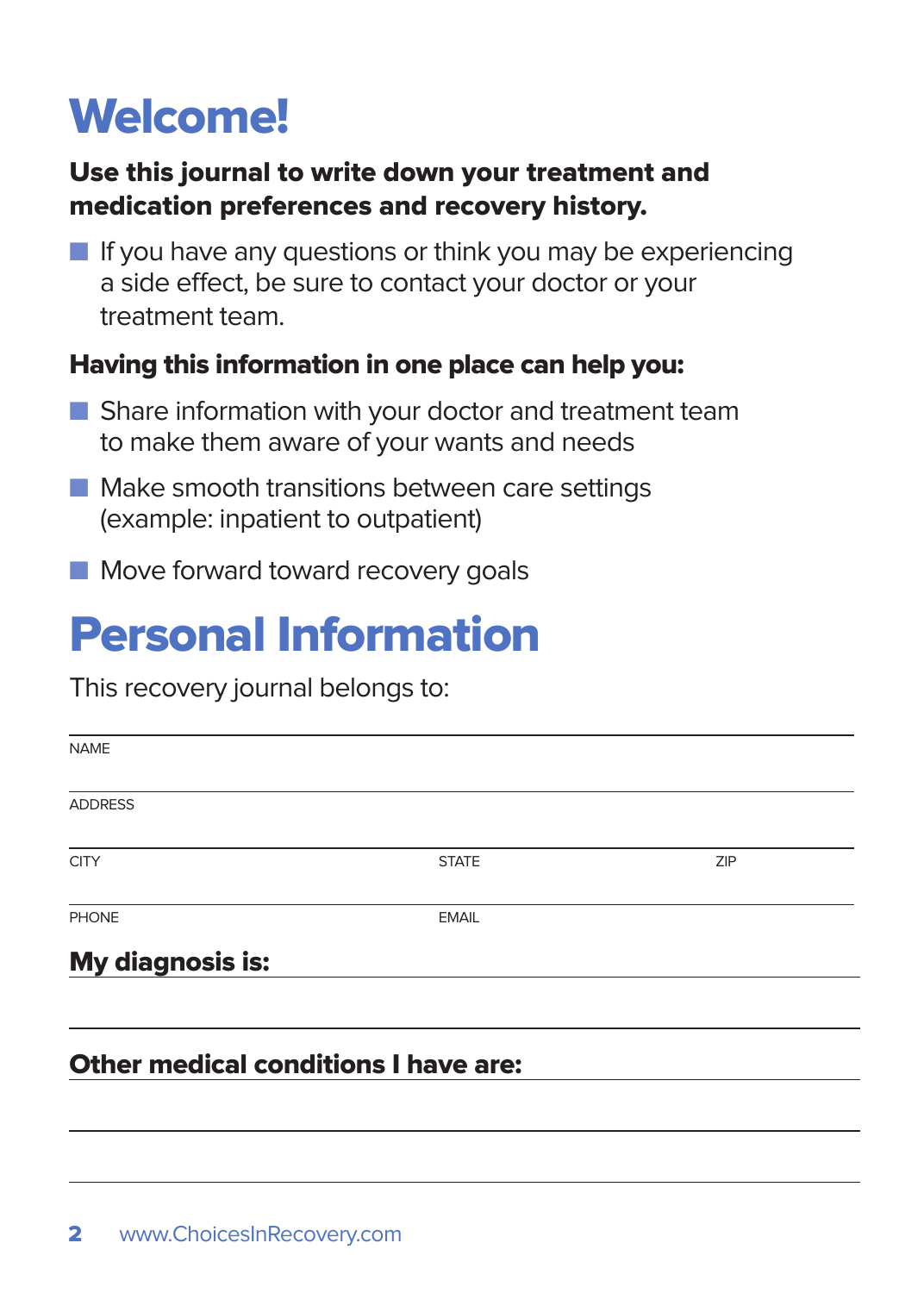# My Treatment Team

The following are members of my treatment team who are involved in my mental health care and may need to be contacted.

| <b>Psychiatrist</b>            |                          |
|--------------------------------|--------------------------|
| <b>PHONE</b><br><b>ADDRESS</b> |                          |
| <b>Primary Care Physician</b>  | <b>Peer Counselor</b>    |
| <b>PHONE</b>                   | <b>PHONE</b>             |
| <b>ADDRESS</b>                 | <b>ADDRESS</b>           |
| <b>Therapist/Social Worker</b> | <b>Emergency Contact</b> |
| <b>PHONE</b>                   | <b>PHONE</b>             |
| <b>ADDRESS</b>                 | <b>ADDRESS</b>           |
|                                | RELATIONSHIP TO ME       |
| <b>Case Manager</b>            | <b>Other</b>             |
| <b>PHONE</b>                   | <b>PHONE</b>             |
| <b>ADDRESS</b>                 | <b>ADDRESS</b>           |
|                                | RELATIONSHIP TO ME       |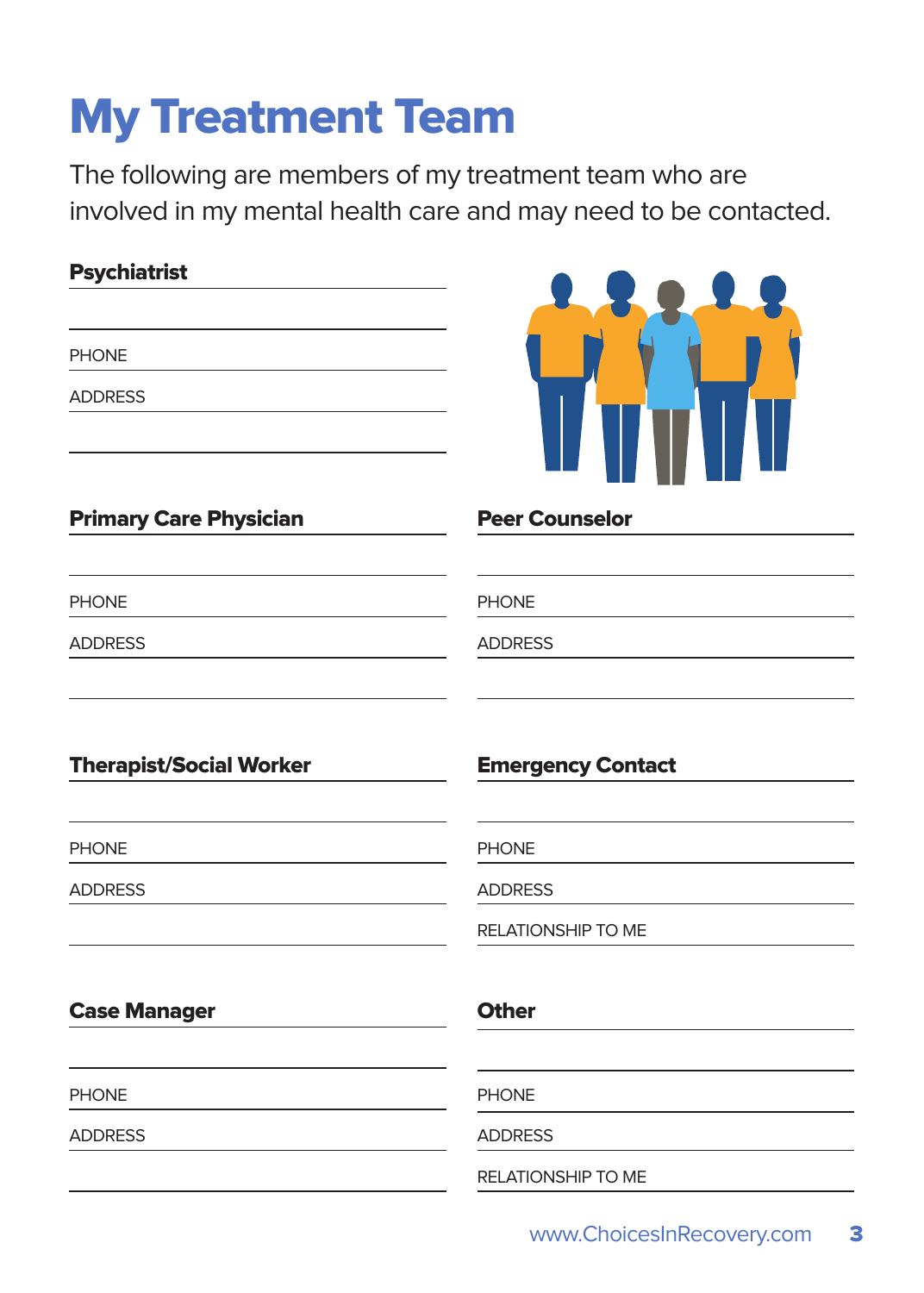# My Recovery History

By writing down important events and milestones (accomplishments and setbacks) in your mental health history, you can provide a quick snapshot of your recovery journey to your doctor and other people in your treatment team and support network.

Below are examples of events you may want to include in your history. Feel free to add others that have been meaningful to you.

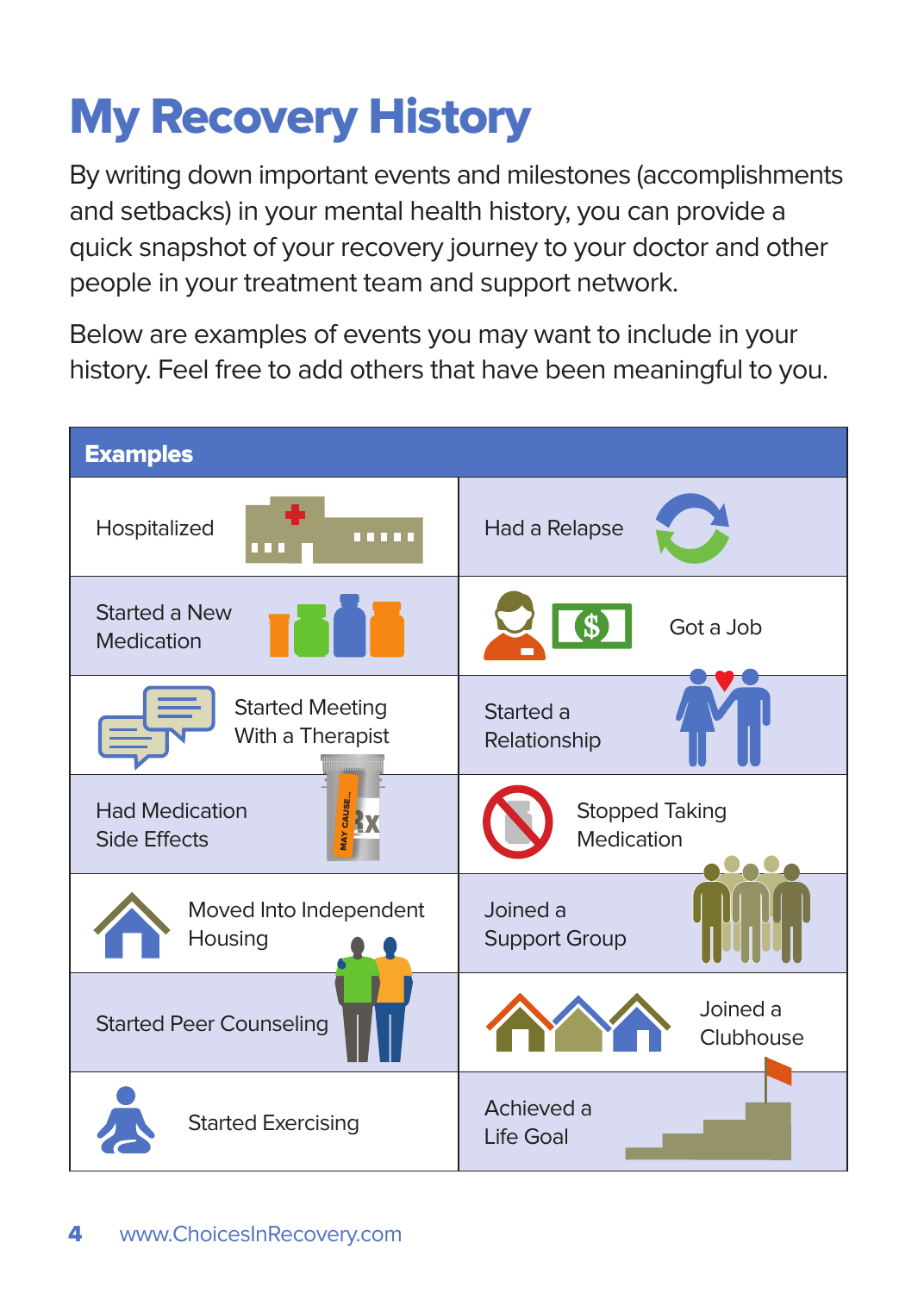## My Recovery History

| <b>Event</b>      | <b>Date</b> | <b>Event Details</b> |
|-------------------|-------------|----------------------|
| Symptoms Started  |             |                      |
| Initial Diagnosis |             |                      |
|                   |             |                      |
|                   |             |                      |
|                   |             |                      |
|                   |             |                      |
|                   |             |                      |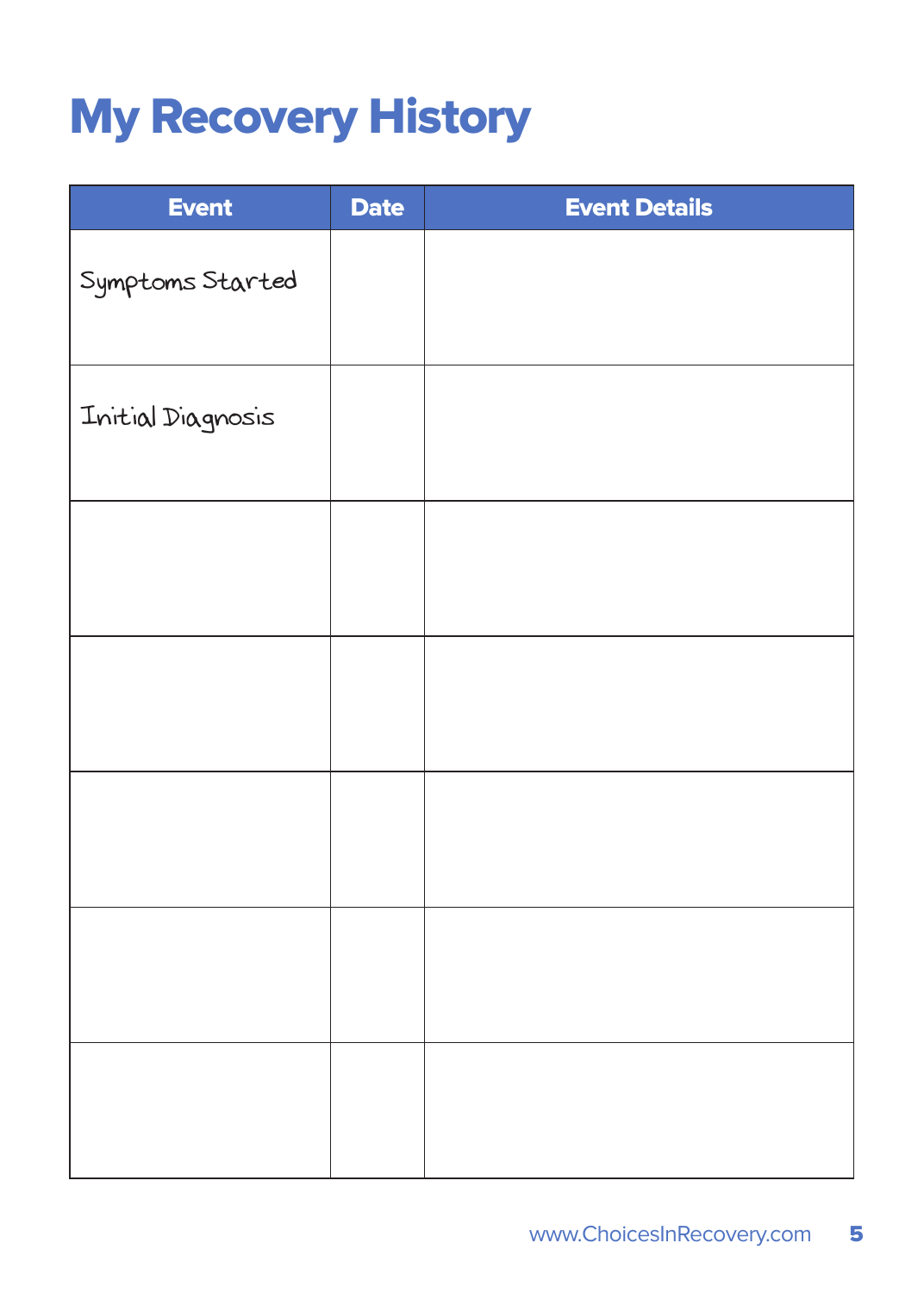## **My Recovery History CONTINUED**

| <b>Event</b> | <b>Date</b> | <b>Event Details</b> |
|--------------|-------------|----------------------|
|              |             |                      |
|              |             |                      |
|              |             |                      |
|              |             |                      |
|              |             |                      |
|              |             |                      |
|              |             |                      |
|              |             |                      |
|              |             |                      |
|              |             |                      |
|              |             |                      |
|              |             |                      |
|              |             |                      |
|              |             |                      |
|              |             |                      |
|              |             |                      |
|              |             |                      |
|              |             |                      |
|              |             |                      |
|              |             |                      |
|              |             |                      |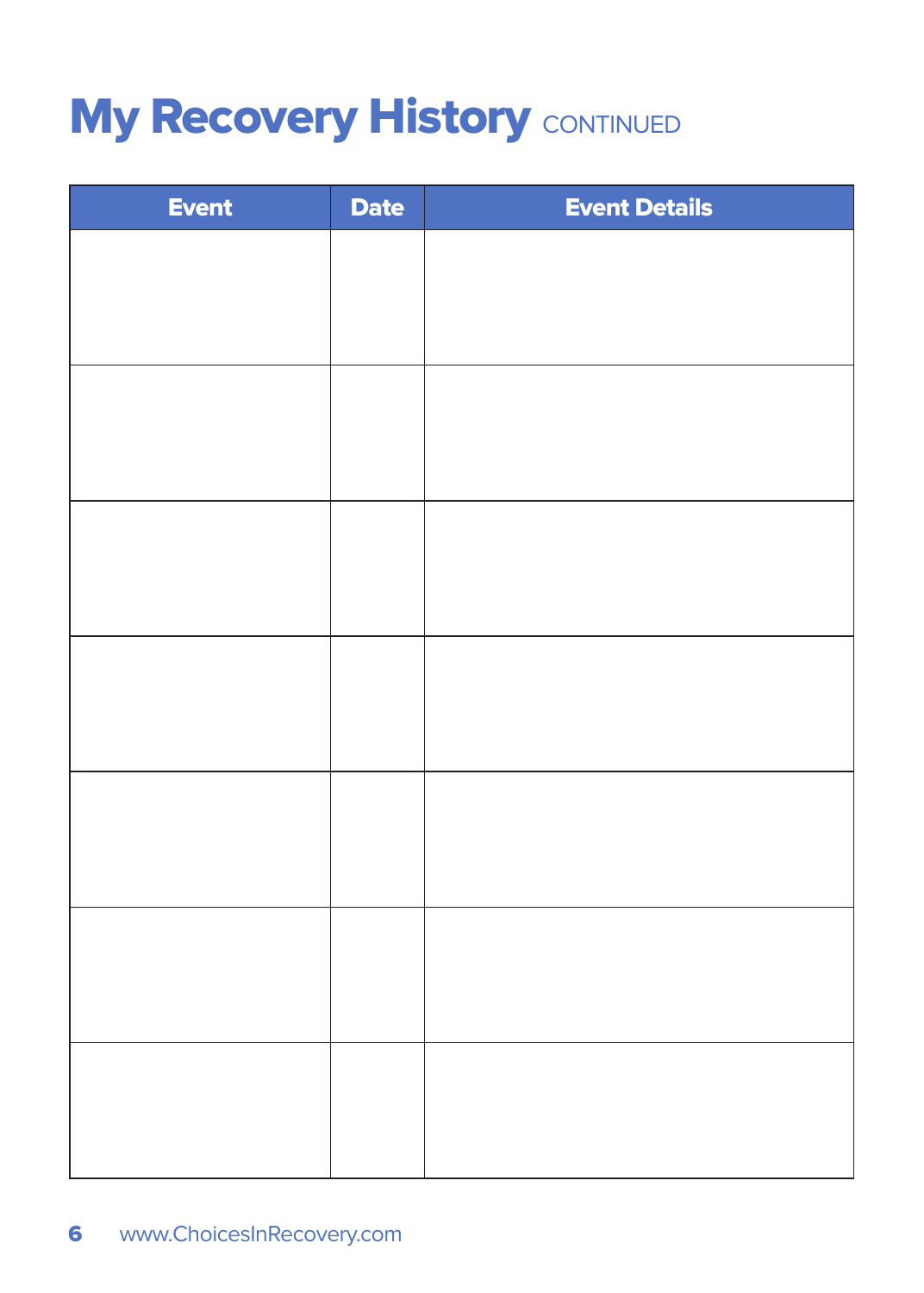## **My Recovery History CONTINUED**

| <b>Event</b> | <b>Date</b> | <b>Event Details</b> |
|--------------|-------------|----------------------|
|              |             |                      |
|              |             |                      |
|              |             |                      |
|              |             |                      |
|              |             |                      |
|              |             |                      |
|              |             |                      |
|              |             |                      |
|              |             |                      |
|              |             |                      |
|              |             |                      |
|              |             |                      |
|              |             |                      |
|              |             |                      |
|              |             |                      |
|              |             |                      |
|              |             |                      |
|              |             |                      |
|              |             |                      |
|              |             |                      |
|              |             |                      |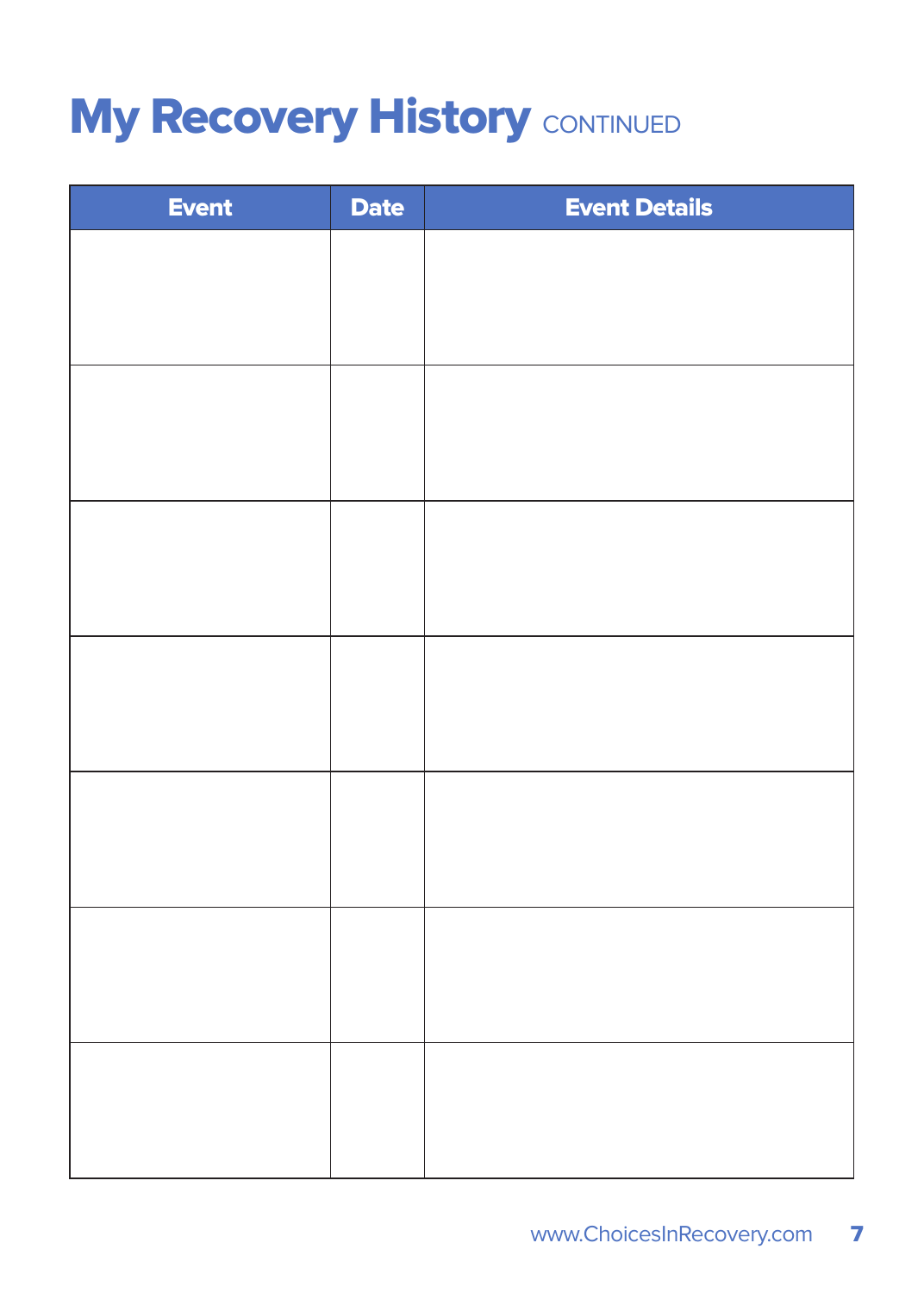## My Medications

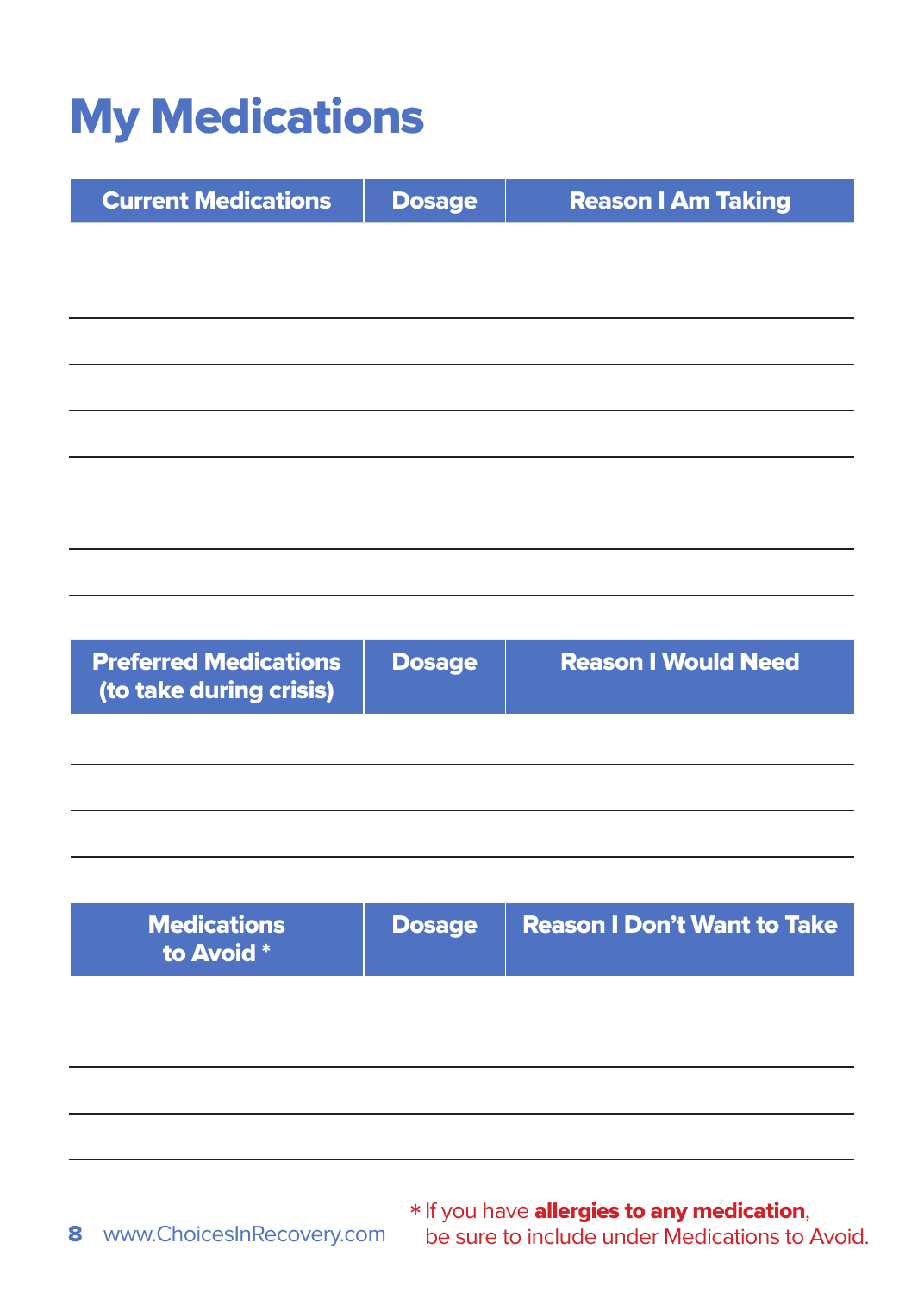### My Supportive Treatments (non-medication)

Supportive Treatments That May Help Me

Supportive Treatments to Avoid | Reason to Avoid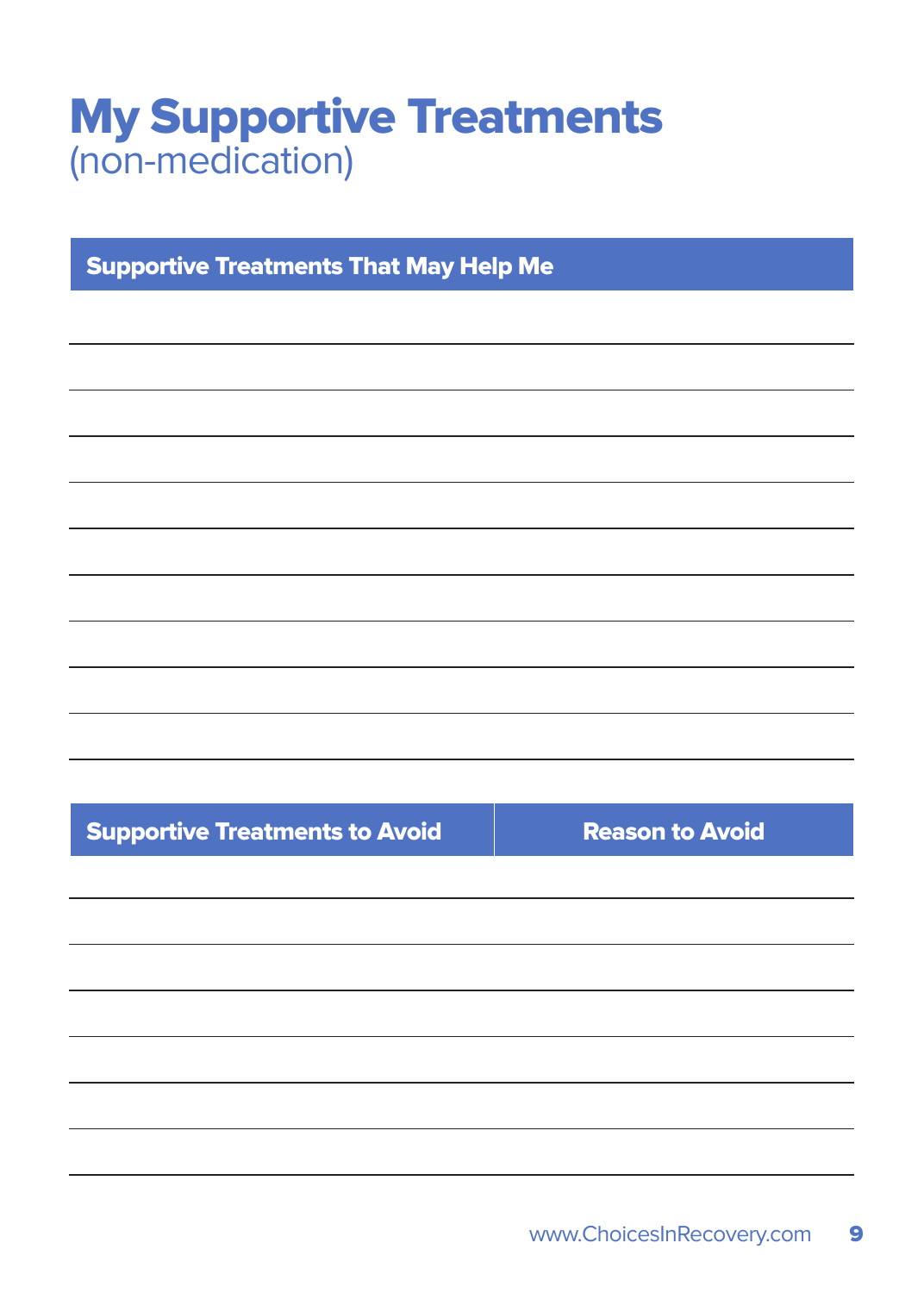# My Preferred Facilities

Below, write down the resources and facilities you prefer to use, as well as those you prefer to avoid.

| <b>Preferred Hospital</b>               |
|-----------------------------------------|
| <b>LOCATION</b>                         |
|                                         |
| <b>HOSPITAL TO AVOID</b>                |
| <b>Preferred Mental Health Facility</b> |
| <b>LOCATION</b>                         |
|                                         |
| <b>FACILITY TO AVOID</b>                |
| <b>Preferred Pharmacy</b>               |
| <b>LOCATION</b>                         |
|                                         |
| PHARMACY TO AVOID                       |
|                                         |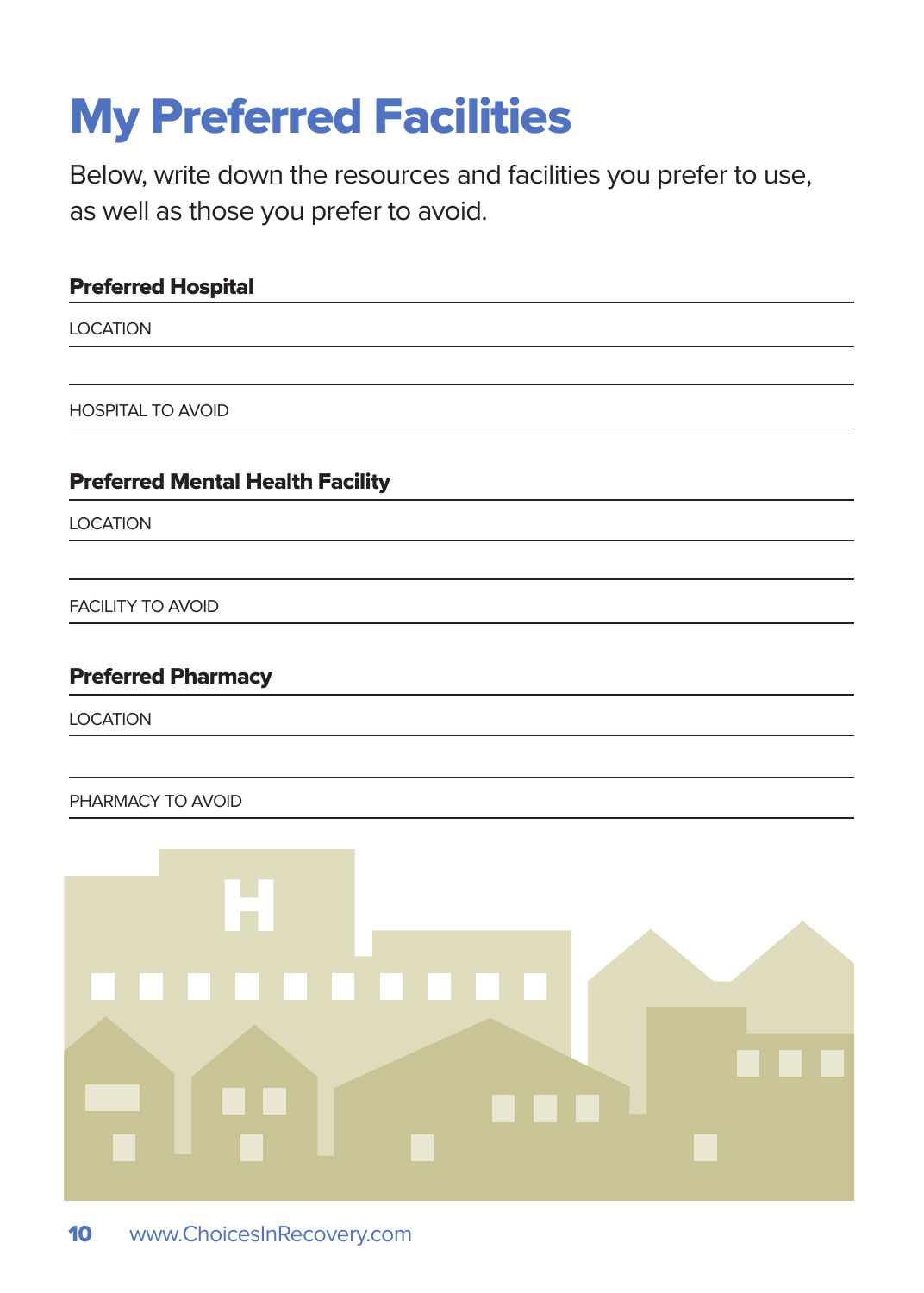## My Support Network

Write down the people in your life (friends, significant other, family, etc.) who may be helpful in times of crisis and transition.

| <b>Name</b>               |                           |
|---------------------------|---------------------------|
| <b>PHONE</b>              |                           |
| <b>ADDRESS</b>            |                           |
| RELATIONSHIP TO ME        |                           |
| <b>Name</b>               | <b>Name</b>               |
| <b>PHONE</b>              | <b>PHONE</b>              |
| <b>ADDRESS</b>            | <b>ADDRESS</b>            |
| RELATIONSHIP TO ME        | RELATIONSHIP TO ME        |
| <b>Name</b>               | <b>Name</b>               |
| <b>PHONE</b>              | <b>PHONE</b>              |
| <b>ADDRESS</b>            | <b>ADDRESS</b>            |
| RELATIONSHIP TO ME        | RELATIONSHIP TO ME        |
| <b>Name</b>               | <b>Name</b>               |
| <b>PHONE</b>              | <b>PHONE</b>              |
| <b>ADDRESS</b>            | <b>ADDRESS</b>            |
| <b>RELATIONSHIP TO ME</b> | <b>RELATIONSHIP TO ME</b> |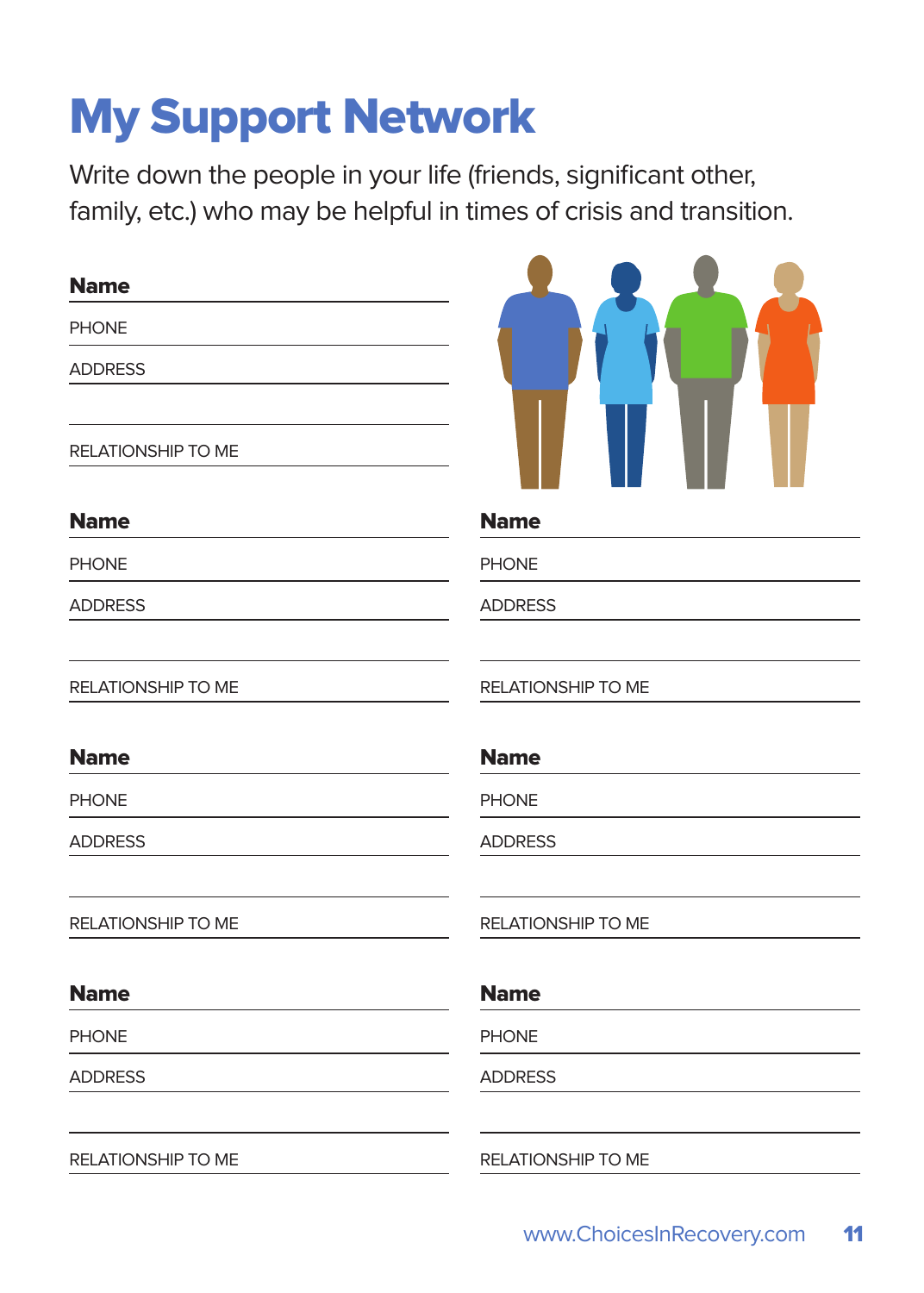

### Short-Term Goals

#### Possible Goal

Steps I can take to reach it

Possible Goal

Steps I can take to reach it

#### Possible Goal

Steps I can take to reach it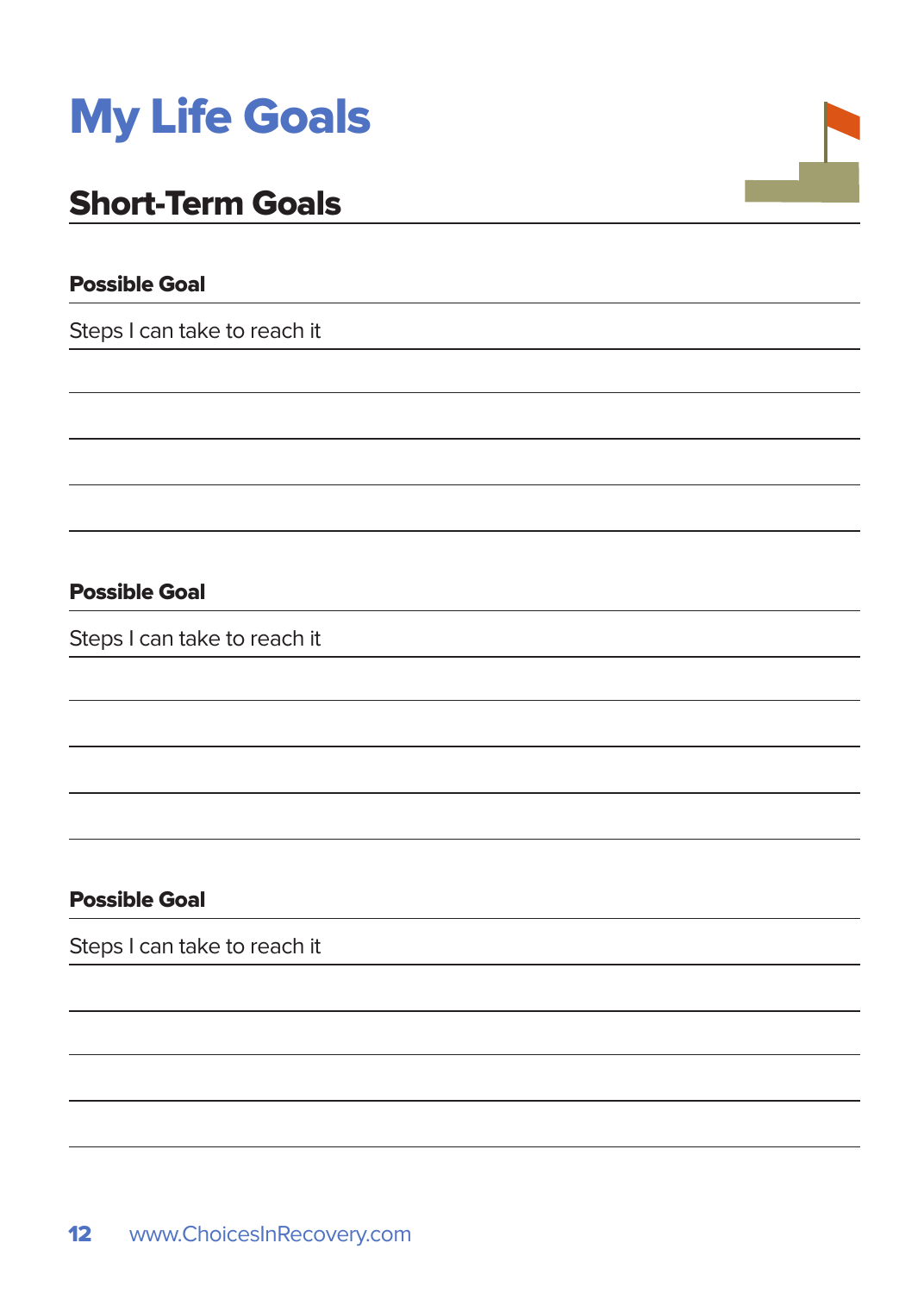

### Long-Term Goals

#### Possible Goal

Steps I can take to reach it

Possible Goal

Steps I can take to reach it

#### Possible Goal

Steps I can take to reach it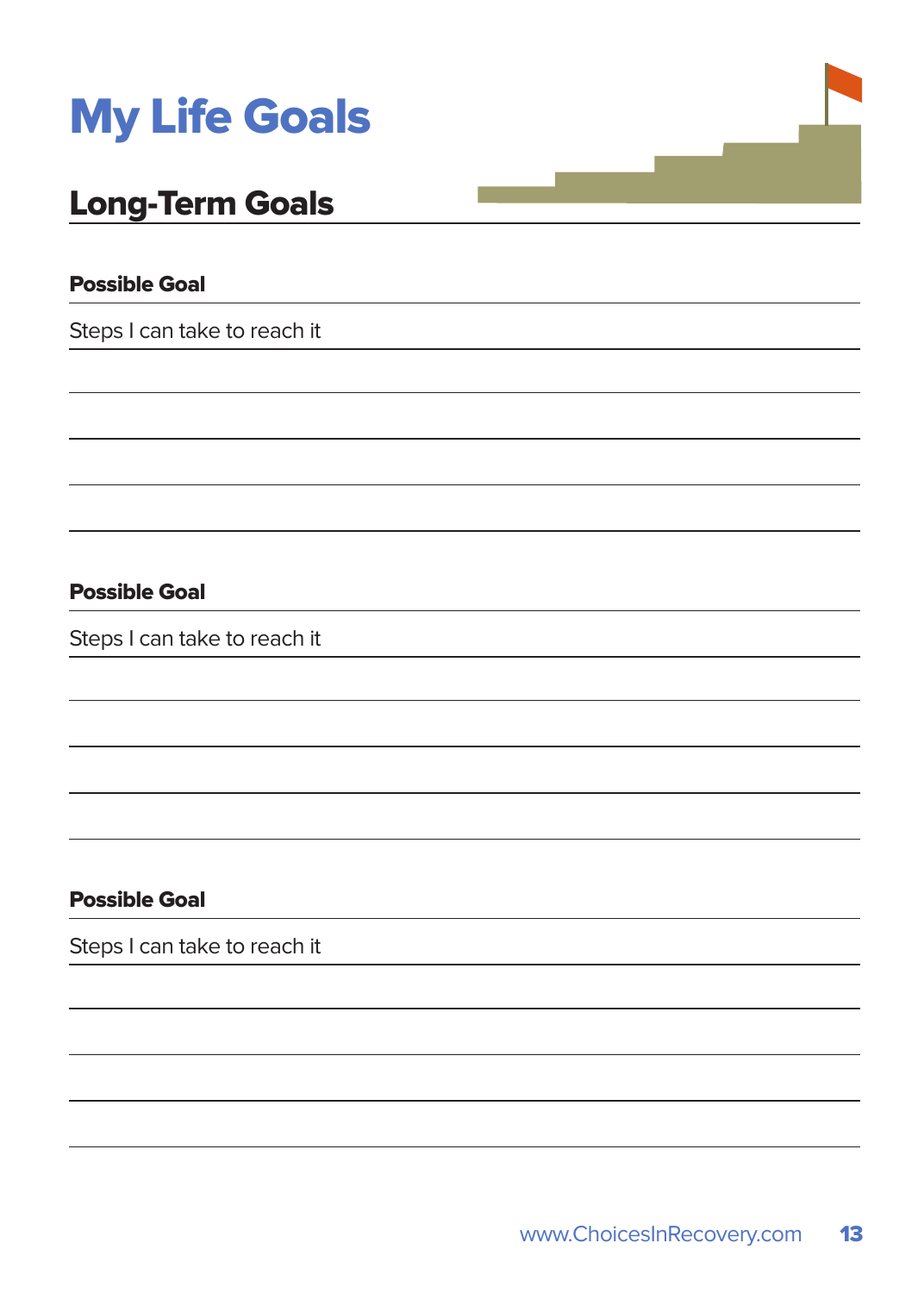# Things That Help Me Stay Healthy

### For example:

| Exercise<br>Seeing friends | Listening to music<br>Taking my medication |  |
|----------------------------|--------------------------------------------|--|
| <b>DAILY</b>               |                                            |  |
| 1.                         |                                            |  |
| 2.                         |                                            |  |
| 3.                         |                                            |  |
| 4.                         |                                            |  |

#### WEEKLY

| 1. |  |  |
|----|--|--|
| 2. |  |  |
| З. |  |  |
| 4. |  |  |

#### **MONTHLY**

| 4<br>п۰ |  |  |  |
|---------|--|--|--|
| 2.      |  |  |  |
| 3.      |  |  |  |

#### ONCE IN A WHILE

| 1. |  |  |  |
|----|--|--|--|
| 2. |  |  |  |
| 3. |  |  |  |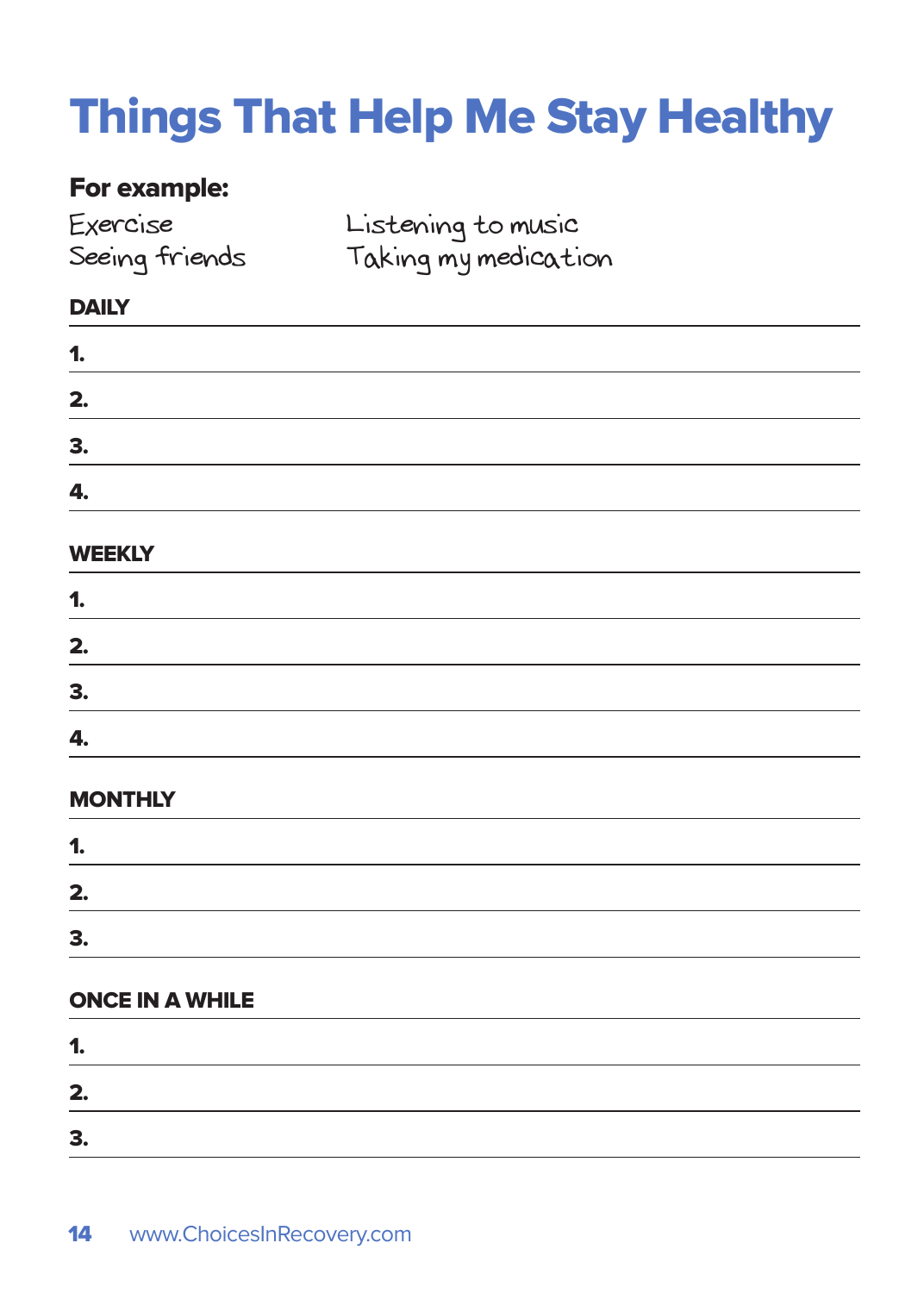### Early Signs I May Be Having a Difficult Time With My Condition

### For example:

| Not sleeping | Not taking medication regularly             |
|--------------|---------------------------------------------|
|              | Not getting outside Becoming more irritable |

| 1.                          |  |  |  |
|-----------------------------|--|--|--|
| 2.                          |  |  |  |
| $\overline{\phantom{a}}$ 3. |  |  |  |
|                             |  |  |  |
| $\frac{4.}{5.}$<br>6.       |  |  |  |
|                             |  |  |  |
|                             |  |  |  |
| $\frac{7.}{8.}$<br>9.       |  |  |  |
|                             |  |  |  |

## What I Will Do to Get Help

| 1. |  |  |
|----|--|--|
| 2. |  |  |
| 3. |  |  |
| 4. |  |  |
| 5. |  |  |